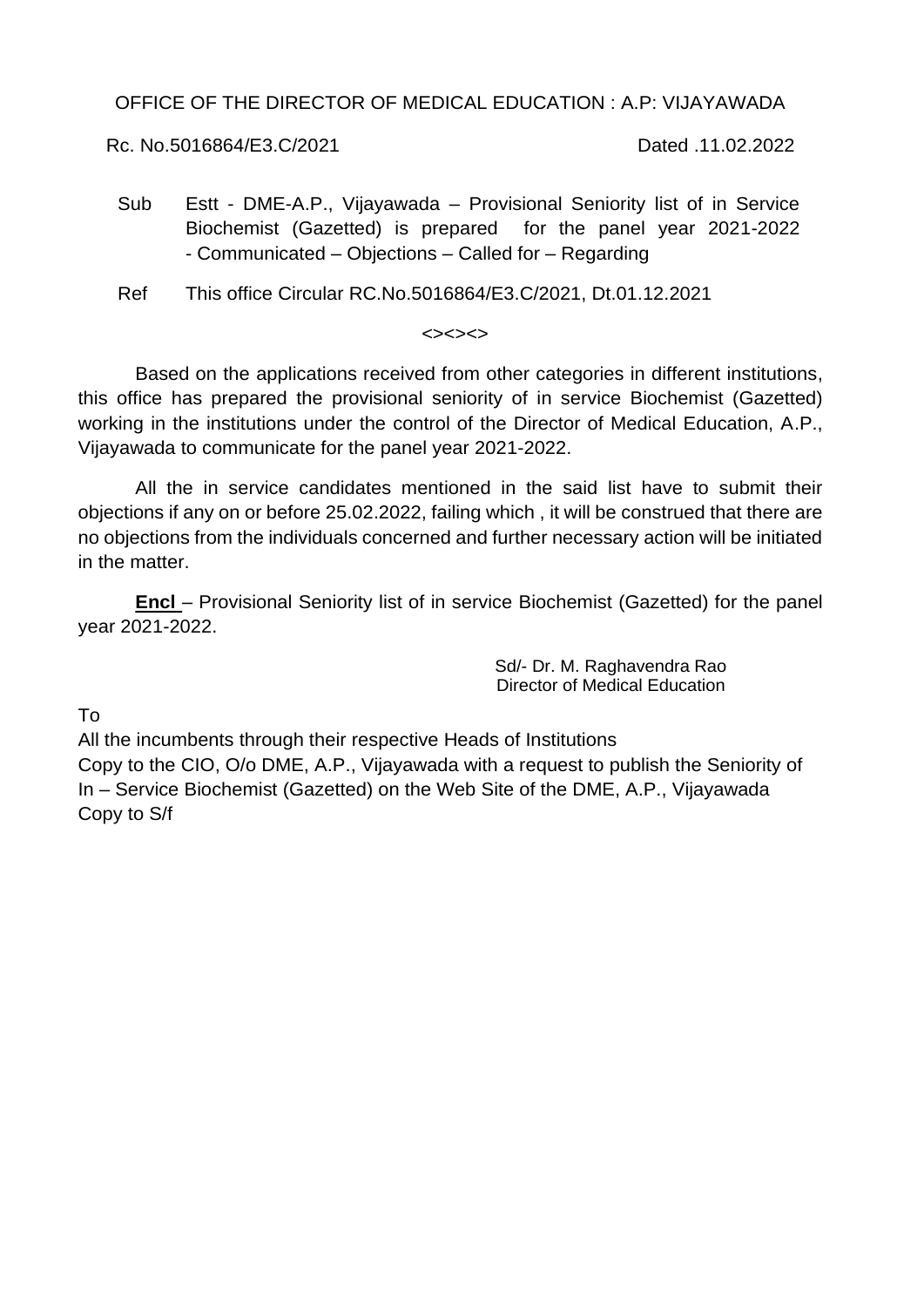## **PROVISIONAL SENIORITY LIST OF BIOCHEMIST (G) FOR THE PANEL YEAR -2021-2022**

| 01-09-2021   |                                 |                               |                                                                         |                         |                                      |                                                                      |                |              |                                            |                                                          |                                                                          |                            |                            |                                                                                    |                                     |                                                                                                                                                                                                                             |
|--------------|---------------------------------|-------------------------------|-------------------------------------------------------------------------|-------------------------|--------------------------------------|----------------------------------------------------------------------|----------------|--------------|--------------------------------------------|----------------------------------------------------------|--------------------------------------------------------------------------|----------------------------|----------------------------|------------------------------------------------------------------------------------|-------------------------------------|-----------------------------------------------------------------------------------------------------------------------------------------------------------------------------------------------------------------------------|
| S.No         | Name of the<br>individual       | Present<br><b>Designation</b> | Place of<br>Working                                                     | <b>Date of Birth</b>    | <b>Date of Entry</b><br>into Service | <b>Total Length of</b><br>Service as on<br>01.09.2021<br>Y<br>M<br>D |                |              | Date of<br>Joining in the<br>present cadre | Date of<br>Regularizati<br>on in the<br>present<br>cadre | Date of<br><b>Probation</b><br>declaration<br>in the<br>present<br>cadre | Socia<br><b>Statu</b><br>s | Qualification              | Prior<br><b>Permission</b><br>from the<br>concerned<br>institutional<br><b>HOD</b> | <b>Charges if</b><br>any<br>pending | <b>Remarks</b>                                                                                                                                                                                                              |
| $\mathbf{1}$ | $\overline{2}$                  | $\overline{\mathbf{3}}$       | $\overline{4}$                                                          | $\overline{\mathbf{5}}$ | $\overline{6}$                       | $\overline{\mathbf{z}}$                                              | 8              | 9            | 10                                         | $\overline{11}$                                          | 12                                                                       | 13                         | 14                         | 15                                                                                 | 16                                  | $\overline{17}$                                                                                                                                                                                                             |
| $\mathbf{1}$ | Sri.<br>P.Nagamalleswara<br>Rao | Junior Analyst                | Siddhartha<br>Medical<br>College,<br>Vijayawada                         | 05-01-1962              | 31-01-1985                           | 36                                                                   | $\overline{ }$ | 1            | 13-06-2019                                 | 14-06-2019                                               | 13-06-2020                                                               | <b>OC</b>                  | <b>B.Sc with Chemistry</b> | Not submitted                                                                      | Nil                                 | The incumbent is not<br>eligible as per<br>G.O.Ms.No. 154,<br>HM&FW (A2)<br>Departement, Date<br>04-05-2002 as he<br>did not have the<br>requisite qualification<br>of M.Sc<br>(Biochemistry)                               |
| 2            | İSmt. J.S.Tulasi Rani           | Non Medical<br>Demonstrator   | Rangaraya<br>Medical<br>College,<br>Kakinada                            | 28-06-1974              | 01-09-1995                           | 26                                                                   | $\mathbf{o}$   | $\mathbf{o}$ | 14-09-2009                                 | Not<br>submitted                                         | 13-09-2010                                                               | BC-D                       | M.Sc Bio Chemistry         | Not submitted                                                                      | No                                  | Caste Certificate not<br>submitted and more<br>over she is<br>not eligible as per<br>G.O.Ms.No. 154,<br><b>HM&amp;FW (A2)</b><br>Departement, Date<br>04-05-2002 since<br>she is working as<br>Non Medical<br>Demonstrator. |
| 3            | Sk. Shaheeda                    | Lab Technician<br>Gr.II       | PHC,<br>Varigonda,<br><b>SPSR Nellore</b><br>District                   | 15-08-1975              | 10-10-1995                           | 25                                                                   | 10             | 22           | 10-10-1995                                 | Not<br>submitted                                         | Not submitted                                                            | BC-E                       | M.Sc Bio Chemistry         | Not submitted                                                                      | No                                  |                                                                                                                                                                                                                             |
| 4            | Smt. T. Hema Latha              | Non Medical<br>Demonstrator   | Rangaraya<br>Medical<br>College,<br>Kakinada                            | 10-03-1969              | 24-10-1998                           | 22                                                                   | 10             | 8            | 20-05-2004                                 | 20-05-2004                                               | 19-05-2005                                                               | <b>SC</b>                  | M.Sc Bio Chemistry         | Not submitted                                                                      | No                                  | she is<br>not eligible as per<br>G.O.Ms.No. 154,<br><b>HM&amp;FW (A2)</b><br>Departement, Date<br>04-05-2002 since<br>she is working as<br>Non Medical<br>Demonstrator.                                                     |
| 5            | Sri. D Prasad Rao               | Lab Technician<br>Gr.II       | PHC,<br>Regupalem,<br>Visakhapatnam                                     | 18-10-1969              | 24-11-1998                           | 22                                                                   | 9              | 8            | 24-11-1998                                 | Not<br>submitted                                         | Not submitted                                                            | BC-B                       | M.Sc. Bio Chemistry        | Not submitted                                                                      | No                                  | Caste Certificate not<br>submitted                                                                                                                                                                                          |
| 6            | S.Ramakrihna sai                | Lab Technician                | Area Hospital,<br>Narasaraopet<br>Post & Mdl,<br><b>Guntur District</b> | 01-07-1975              | 26-11-1998                           | 22                                                                   | 9              | 6            | 26-11-1998                                 | 26-11-1998                                               | 25-11-2000                                                               | BC-A                       | M.Sc Bio Chemistry         | Not submitted                                                                      | No                                  | Not yet observed in<br><b>APVVP</b>                                                                                                                                                                                         |